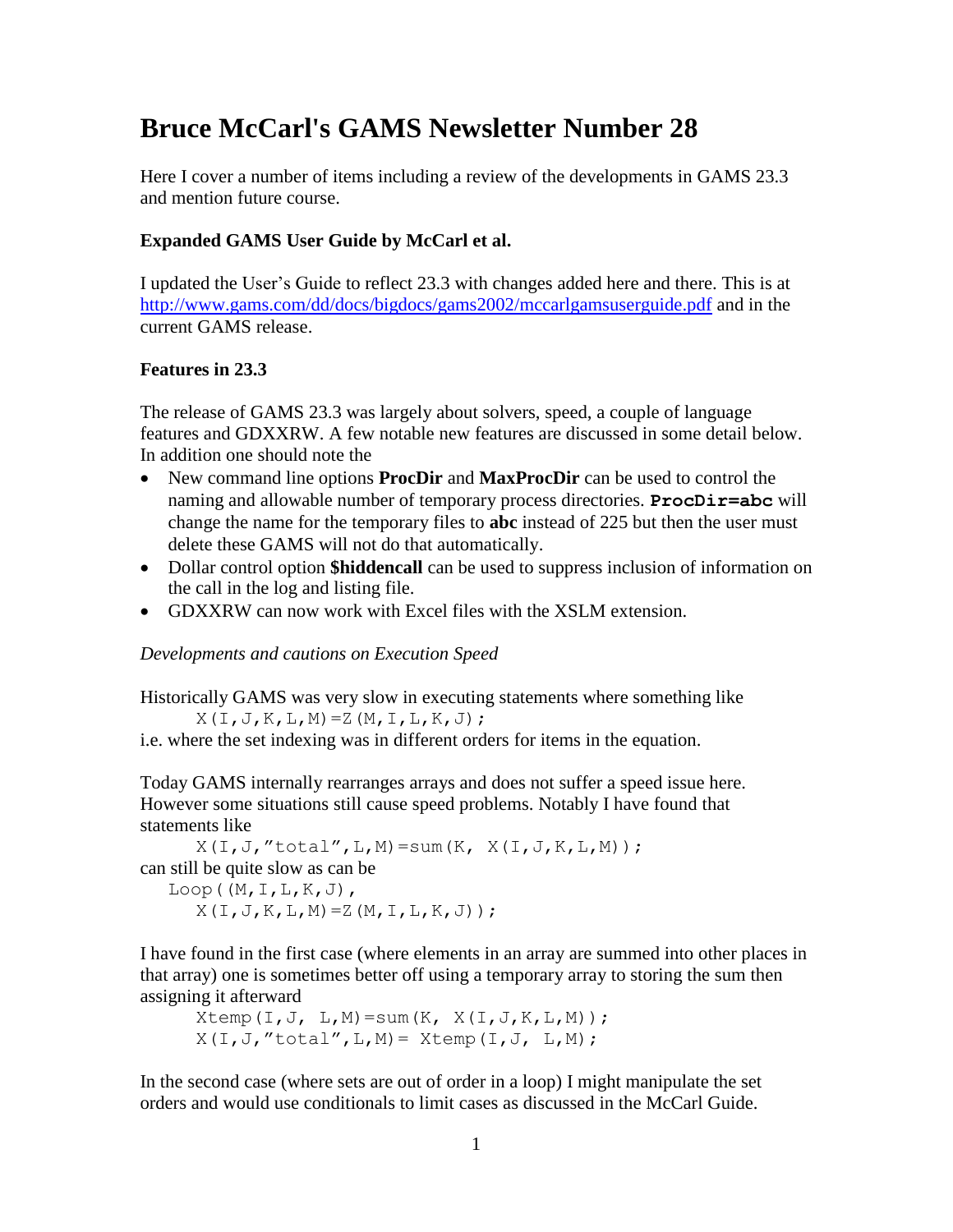Despite the GAMS work the rule of thumb of trying to address the sets in a common order everywhere is still a speed enhancing practice as is the use of conditionals to limit the cases considered.

#### *Assigning Descending Sets*

One may assign multiple and descending members to a set using an asterisk. For example, the following are valid set statements in GAMS.

```
Set years /"-20"*"-1"/;
Set yyears /"aa20"*"aa1"/;
```
#### **Solvers**

Solver developments are

- BARON is updated and now can use CONOPT to solve sub-problems.
- Updates for the coin solvers CoinScip, CoinGlpk and CoinCouenne
- Free bare bone solver links named CoinCplex, CoinGurobi, CoinMosek, and CoinXpress are available. For details visit: [http://support.gams](http://support.gams-software.com/doku.php?id=solver:osicplex_osigurobi_osimosek_osixpress)[software.com/doku.php?id=solver:osicplex\\_osigurobi\\_osimosek\\_osixpress](http://support.gams-software.com/doku.php?id=solver:osicplex_osigurobi_osimosek_osixpress)
- New versions of GUROBI, MOSEK and XPRESS.
- One can use CoinOS to link to the Optimization Services project converting GAMS models into the OS instance language and using a remote solver
- MINOS5 (old version of MINOS) was dropped.
- In-core communication solver links are provided for Lindoglobal.

### **Spreadsheet and HTML Output**

I have written code to allow greater control of output ordering plus send sets or parameters to either an HTML file or EXCEL. Namely one can output a parameter or a set to a named spreadsheet or a specified file in HTML format. In doing this one can control the order and allocation of sets between rows and columns. This is accomplished for the parameter  $a(i, j, k, m)$  with the statements

```
File html /my.html/; 
put html;
$batinclude puttohtml 2 2 a (i, j, k, m) m k j i
$batinclude puttoexcel myspreadsheet 2 \times 2 a (i,j,k,m) m
k j i
$batinclude puttohtml 1 3 a (i, j, k, m) m k j i
$batinclude puttoexcel 3 1 a (i, j, k, m) I m k j
```
Where

- $\bullet$  the first 2 batincludes output the parameter a with 2 sets varied in the rows (m and k) and 2 in the columns (j and i)
- the third has 1 set varied in the rows (m) and 3  $(k,j,i)$  in the columns and
- the last has 3 sets varied in the rows and 2 in columns.